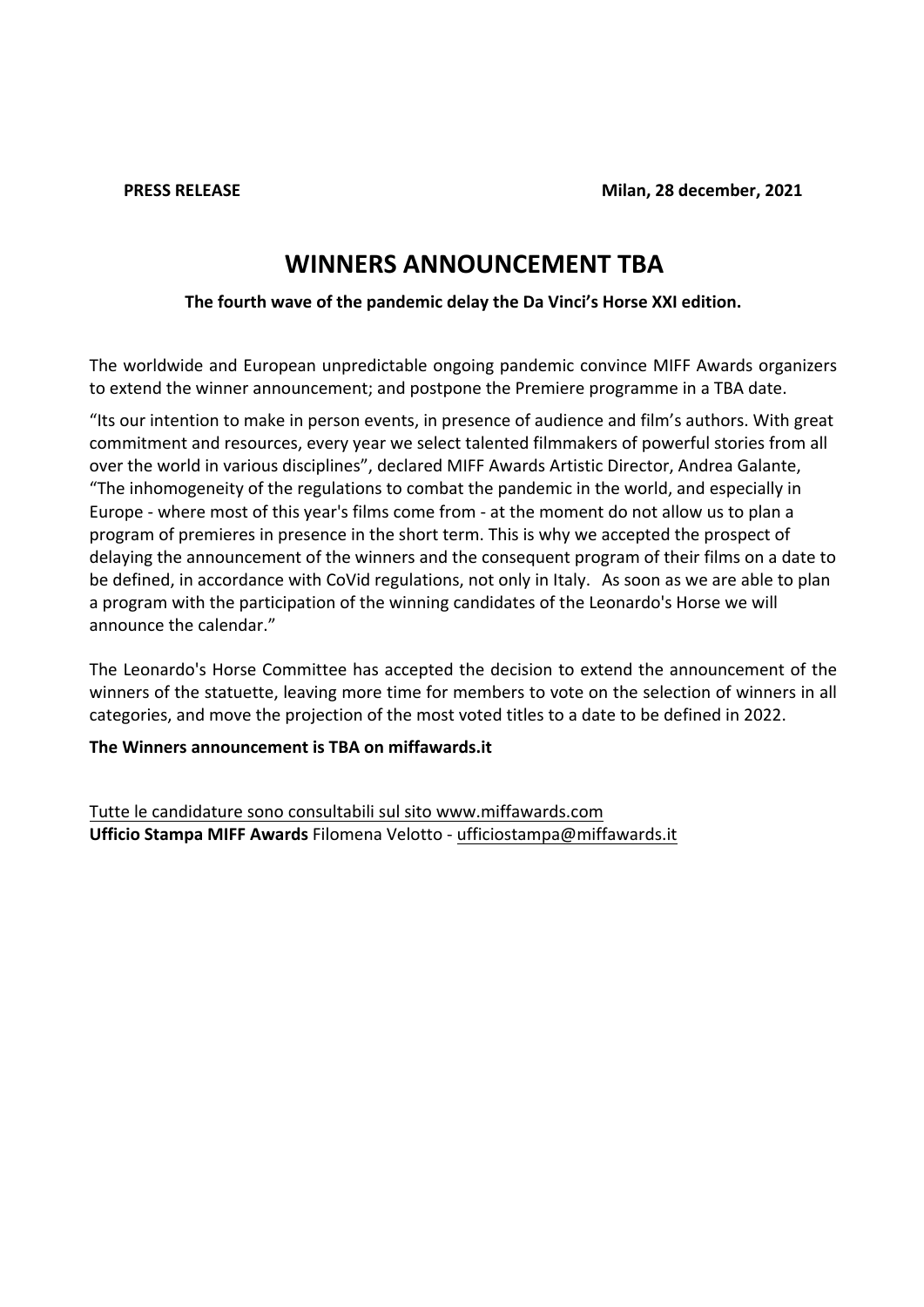# **MIFF AWARDS 2021 CANDIDATI PER CATEGORIA**

#### **• BEST FILM 1**

Questa categoria è decisa esclusivamente dal pubblico in sala tra i vincitori, durante le proiezioni, ed è condivisa tra titoli di finzione e documentari (vedi pagina seguente).

#### **• BEST DIRECTING**

**Bovary**  Jaco Van Dormael **Medusa**  Sophie Levy **Ruined**  Taro Miyaoka **Sea of Time**  Theu Boermans **The Last Bath**  David Bonneville

# **4 • BEST ACTING PERFORM. MALE**

**Bovary**  Koen De Sutter **Nightline**  Karel Roden **L'afide e la formica**  Giuseppe Fiorello **Sea of Time**  Gijs Scholten van Aschat **Vladivostok**  Andrey Gryzlov

# **6 • BEST CINEMATOGRAPHY**

**Bovary**  Juliette Van Dormael **Medusa**  Nicolas Desaintquentin **Nightline**  Jan Suster **Sea of Time**  Myrthe Mosterman **The Last Bath**  Vasco Viana

#### **8 • BEST MUSIC&SOUND DESIGN (DOCs inc.) Flowers and Rain**  Seeda **Dear Sirs**  James Craft **Sea of Time**  Fons Merkies

**One Earth Everything is Connected** Sebastian Boehnke **Vladivostok** Yuri Poteyenko

# **10 • BEST SUPPORTING ACTOR**

**Medusa Arnaud Valois Ruined**  Kenta Kiguchi **Sea of Time**  Reinout Scholten van Aschat **The Last Bath**  Martim Canavarro **Vladivostok**  Ivan Shakhnazarov

# **3 • BEST SCREENWRITING**

**Hidden in the Spotlight**  Karen van Holst Pellekaan **Medusa**  Sophie Levy **Ruined**  Kazuomi Makita **Sea of Time**  Marieke van der Pol **Vladivostok**  Aleksey Buzin, Karen Shakhnazarov

#### **5 • BEST ACTING PERFORM. FEMALE Bovary**

Maaike Neuville **Medusa**  Roxane Mesquida **Nightline**  Barbora Bockova **Sea of Time**  Sallie Harmsen **The Last Bath**  Anabela Moreira

#### **7 • BEST EDITING (DOCs included) Bovary**  Günter Hoogstyn

**Ruined**  Taro Miyaoka **Sea of Time**  Herman P. Koerts, Job ter Burg **One Earth Everything is Connected** Francesco de Augustinis **Dear Sirs**  Mark Pedri

#### **9 • BEST SUPPORTING ACTRESS Hidden in the Spotlight**

Georgina Verbaan **Medusa**  Anamaria Vartolomei **Ruined**  Rumi Hiiragi **Sea of Time**  Elsie de Brauw **Vladivostok** Anastasia Talyzina

# **11 • BEST DOCUMENTARY FILM**

**Dear Sirs**  Mark Pedri, Carrie Pedri **One Earth Everything is Connected**  Francesco de Augustinis **Directed By**  Steve Race **Making an Exoneree**  Rob Dorfmann, Cindy Dorfmann **The Hosts**  Carla Dauden